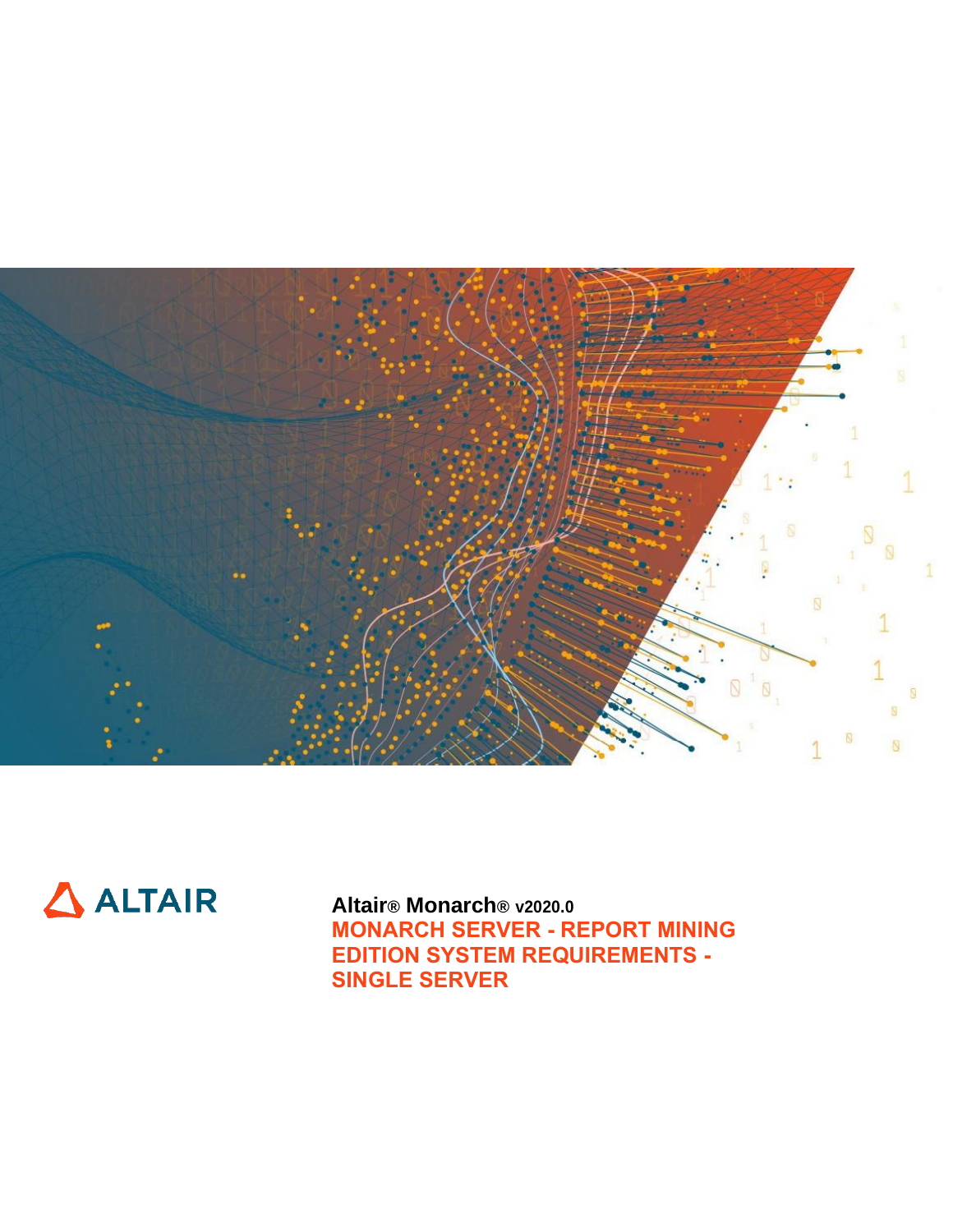## **TABLE OF CONTENTS**

**[Application/Web Server Specification.........................................................................................................](#page-2-0) 1**

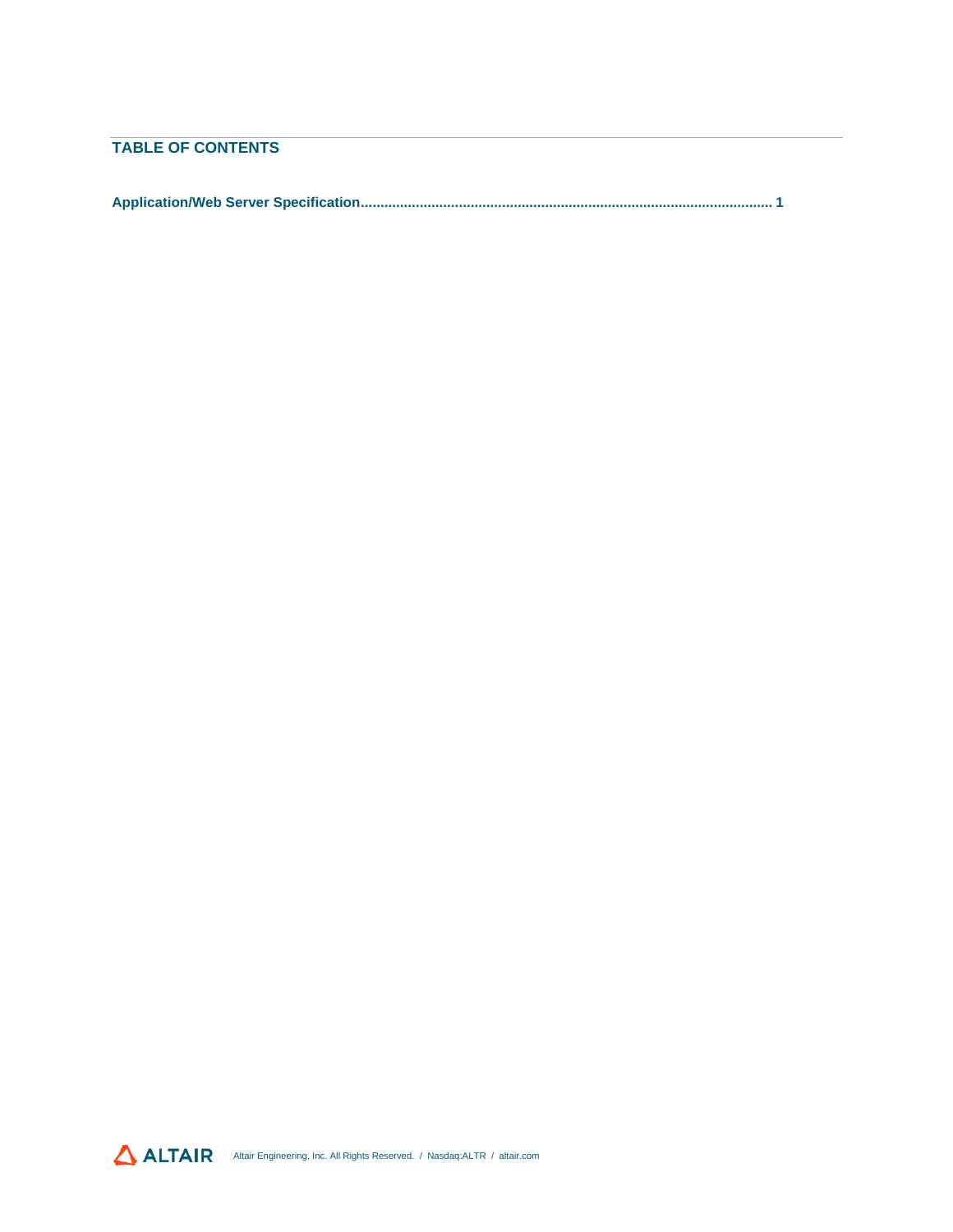# <span id="page-2-0"></span>**APPLICATION/WEB SERVER SPECIFICATION**

This specification is for the implementation of Monarch Server Report Mining Edition v2020.0 in a single-server environment.

| <b>SERVER COMPONENT</b> | <b>COMPONENT SPECIFICATION</b>                                                                                                                                                                                                 |
|-------------------------|--------------------------------------------------------------------------------------------------------------------------------------------------------------------------------------------------------------------------------|
| Processors              | Recommended: Multi-core or multi-processor Intel Xeon 2 GHz w/ 2 MB<br>cache (or better)                                                                                                                                       |
| Memory                  | <b>Recommended: 16 GB RAM or greater</b>                                                                                                                                                                                       |
| Network Adapter         | Ethernet 100 Mbps or higher (Gigabit recommended)                                                                                                                                                                              |
| <b>Hard Drive</b>       | 100 GB or more<br>(depending on processing requirements, report sizes, number of active<br>concurrent users, mining types)<br>Disk performance has a significant influence on application scalability and<br>viewing response. |
| Monitor                 | Screen resolution of 1920 $\times$ 1080 (or 1366 $\times$ 768 for wide screens)                                                                                                                                                |

| <b>SOFTWARE COMPONENT</b>        | <b>COMPONENT SPECIFICATION</b>               |
|----------------------------------|----------------------------------------------|
| <b>Operating Systems</b>         | Windows Server 2016                          |
|                                  | Windows Server 2019                          |
| OS Patch/Server Packs            | All recommended Service Packs                |
| <b>SOL Server</b>                | 2016, 2019                                   |
| <b>SQL Local DB</b>              | SQL 2017 Local DB 64-bit                     |
| Web Server Software              | $IIS$ 10.0                                   |
| .NET Framework                   | NET Framework 4.7.2                          |
| Microsoft Access Database Engine | Microsoft Access Database Engine 2010 64 bit |